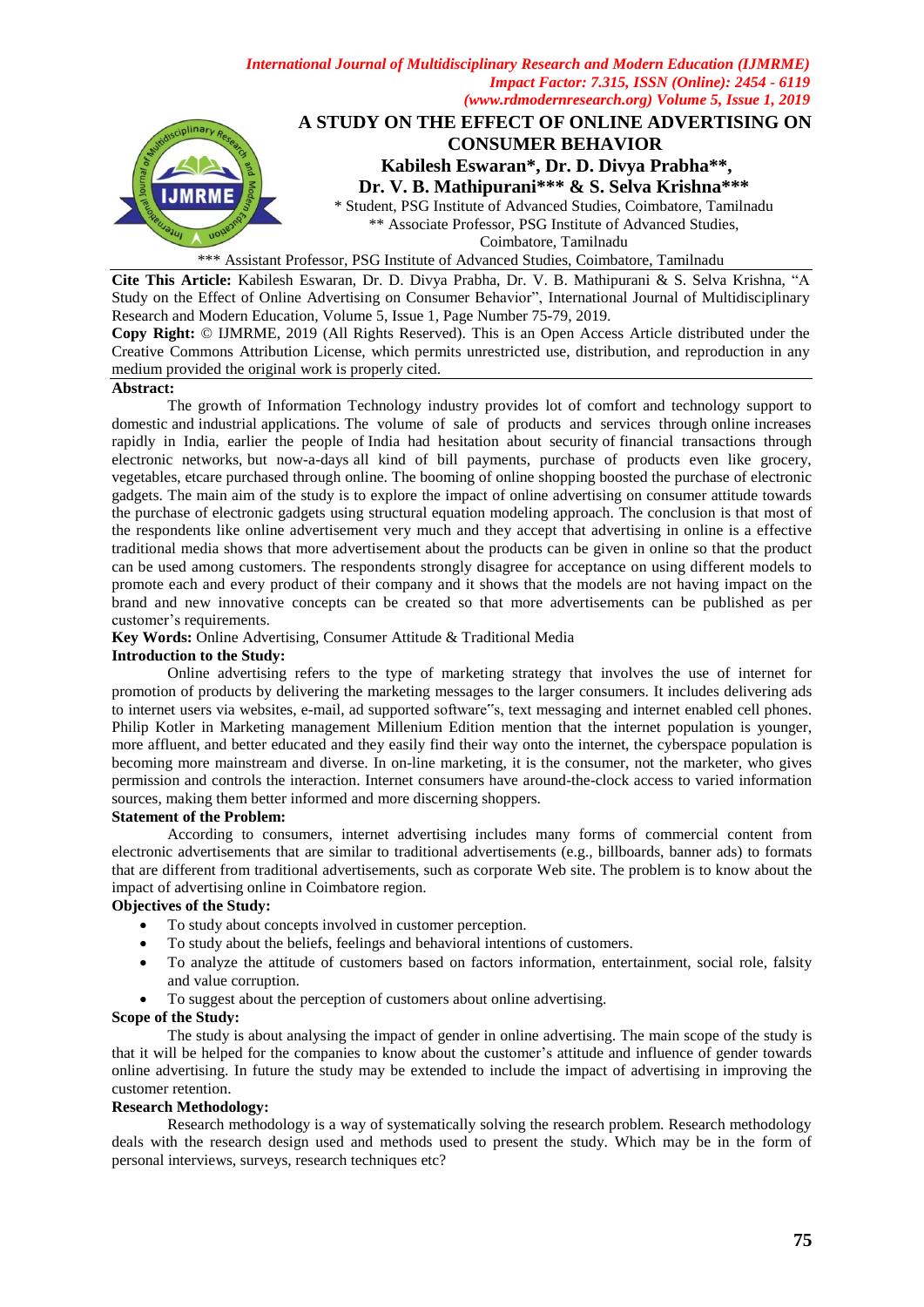#### **Source of Data:**

The type of data collected comprises of primary and secondary data. The primary data is the first hand data collected from the employees through questionnaire. The questionnaire is a structured one. It is made simple and avoids misunderstanding to the respondents. The secondary data has been collected from the reports and official publications of the organization, journals, statutory welfare schemes from websites, some reviews said by employees, collection of circulars between the customers of online advertising about the awareness. **Sampling Method:**

Sampling method refers to the rules and procedures by which some elements of the population are included in the sample. Some common method is simple random sampling, stratified sampling, cluster sampling etc… it mainly depends on survey objectives and survey resources. In this research simple random sampling is used, in statistics it is a subset of individuals (a sample) chosen from a larger set (a population). Each individual is chosen randomly and entirely by chance, such that each individual has the same probability of being chosen at any stage during the sampling process and each subset of individuals has the same probability of being chosen for sample as any other subset of individuals this process and techniques is known an simple random sampling. **Sample Design:**

The study is based primary data collected on sample survey technique. It consists of customer awareness about online advertising based on gender. Sample of 100 were selected and their views and opinions are collected on different parameters. Personal interviews and informal discussions were held with the employees as well.

#### **Tools & Techniques:**

Simple percentage, Chi square analysis and Ranking method

#### **Limitation of the Study:**

- The study is confined only to the Coimbatore city hence it cannot be considered as a representation of entire area.
- Availability of information and data are limited by time factor.

The number of respondents is limited to only 100, and the opinion may differ from person to person.

## **Analysis and Interpretation:**

|                              |                | Number of<br><b>Respondents</b> | Percentage |
|------------------------------|----------------|---------------------------------|------------|
|                              | Below 25       | 40                              | 40         |
|                              | 25 to 35 years | 12                              | 12         |
| Age                          | 36 to 45 years | 40                              | 40         |
|                              | Above 45 years | 8                               | 8          |
|                              | Total          | 100                             | 100        |
|                              | Male           | 66                              | 66         |
| Gender                       | Female         | 34                              | 34         |
|                              | Total          | 100                             | 100        |
|                              | <b>SSLC</b>    | 16                              | 16         |
|                              | Diploma        | 17                              | 17         |
| Educational<br>Qualification | <b>HSC</b>     | 32                              | 32         |
|                              | Degree holders | 35                              | 35         |
|                              | Total          | 100                             | 100        |

## **Interpretation:**

The above table shows that 40% are of the age group of below 25 yrs, 12% are in the age group of 25 to 35 yrs, 40% are in the age group of 36 to 45 yrs, and 8% are in the age group of above 45yrs. 16% of them have completed SSLC, 17% of them has completed diploma, 32% of them has completed HSC, and 35% of them has completed degree.

#### **Preference of Like Towards Online Advertisement:**

|                      | Number of<br><b>Respondents</b> | <b>Percentage</b> |
|----------------------|---------------------------------|-------------------|
| Like it very much    |                                 | 41                |
| Like it              | 15                              | 15                |
| Neutral              |                                 | 10                |
| I do not like it     | 20                              | 20                |
| I do not like it all | 14                              | 14                |
| Total                |                                 |                   |

**Interpretation:** The above table shows the preference of like towards online advertisement by the respondents were 41% of them like very much, 15% of them like it, 10% of them are neutral, 20% of them don't like it and 14% of them don't like it all.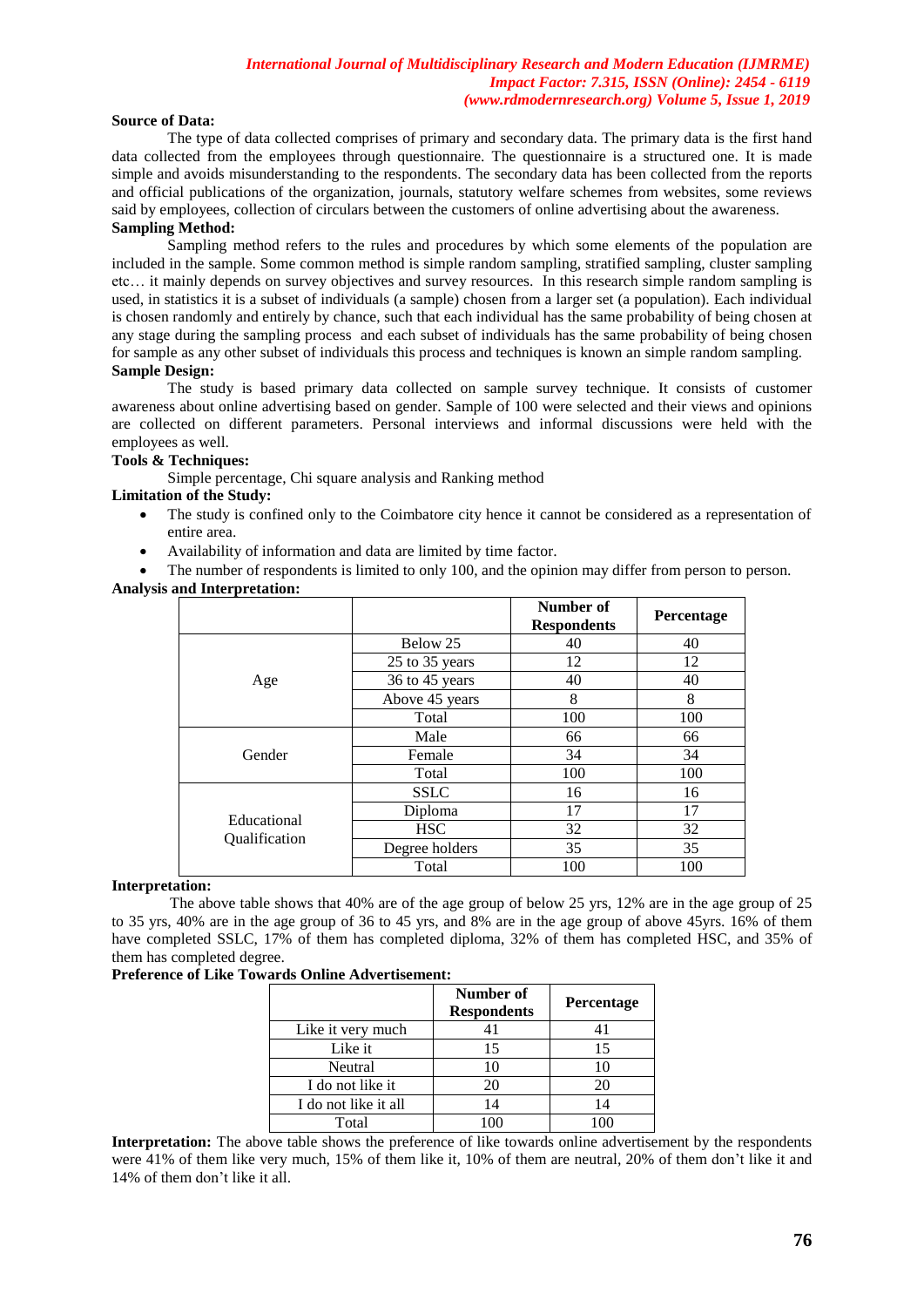| inne Auverusements for the Frouncis. |                                 |                   |  |  |  |  |  |
|--------------------------------------|---------------------------------|-------------------|--|--|--|--|--|
|                                      | Number of<br><b>Respondents</b> | <b>Percentage</b> |  |  |  |  |  |
| 1 Times                              | 19                              | 19                |  |  |  |  |  |
| 2 Times                              | 33                              | 33                |  |  |  |  |  |
| 3 Times                              | 48                              | 48                |  |  |  |  |  |
| Total                                | (1)                             |                   |  |  |  |  |  |

# **Frequency of Watching Online Advertisements for the Products:**

#### **Interpretation:**

The above table shows about advertisements for the products that 19% of them have seen the advertisements 1 time, 33% has seen the advertisements 2 times, 48% of them has seen the advertisements 3 times.

#### **Understanding Advertisements:**

|          | Number of<br><b>Respondents</b> | <b>Percentage</b> |
|----------|---------------------------------|-------------------|
| No       | 22                              | 22                |
| A little | 34                              | 34                |
| Yes      |                                 |                   |
| Total    | ٠∩∩                             |                   |

#### **Interpretation**

The above table shows that 22% are not understanding advertisements, 34% are understanding a little, 44% are understanding and they are not confused about the advertisement.

## **Table Showing About the Level of Acceptance:**

|                                                                                                  | <b>SA</b>      |      | A              |      | N              |               | D              |      | SD.            |      |
|--------------------------------------------------------------------------------------------------|----------------|------|----------------|------|----------------|---------------|----------------|------|----------------|------|
|                                                                                                  | N <sub>O</sub> | $\%$ | N <sub>O</sub> | $\%$ | NO.            | $\frac{0}{0}$ | N <sub>O</sub> | $\%$ | N <sub>O</sub> | $\%$ |
| Acceptance on product in<br>pop up                                                               | 6              | 6    | 9              | 9    | 12             | 12            | 22             | 22   | 51             | 51   |
| Acceptance on using gender<br>for advertisement                                                  | 32             | 32   | 41             | 41   | $\overline{4}$ | 4             | 8              | 8    | 15             | 15   |
| Acceptance on models with a<br>improper dress code                                               | 42             | 42   | 15             | 15   | 10             | 10            | 19             | 19   | 14             | 14   |
| Acceptance on using<br>different models to promote<br>each and every product of<br>their company | 44             | 44   | 31             | 31   | 6              | 6             | 13             | 13   | 6              | 6    |
| Acceptance on effective<br>traditional media                                                     | 20             | 20   | 31             | 31   | 18             | 18            | 10             | 10   | 21             | 21   |
| Acceptance on neglecting an<br>advertisement in mobile                                           | 32             | 32   | 38             | 38   | 6              | 6             | 14             | 14   | 10             | 10   |
| Acceptance on intention of<br>females to buy online is less<br>than that of males                | 44             | 44   | 22             | 22   | 14             | 14            | 15             | 15   | 5              | 5    |
| Acceptance on significant<br>gap                                                                 | 21             | 21   | 22             | 22   | 6              | 6             | 44             | 44   | 7              | 7    |

## **Interpretation:**

From the above table 6% of the respondents strongly agree for acceptance on product in pop up, 32% of the respondents strongly agree for acceptance on using gender for advertisement, 42% of the respondents strongly agree for using models with a improper dress code, 44% of the respondents strongly agree for acceptance on using different models to promote each and every product of their company, 20% of the respondents strongly agree on effective traditional media, 32% of the respondents strongly agree for acceptance on neglecting an advertisement in mobile, 44% of the respondents strongly agree for acceptance on intention of females to buy online is less than that of males and 21% of the respondents strongly agree for acceptance significant gender gap in consumers. 9% of the respondents strongly agree for acceptance on product in pop up, 41% of the respondents strongly agree for acceptance on using gender for advertisement, 15% of the respondents strongly agree for using models with a improper dress code, 31% of the respondents strongly agree for acceptance on using different models to promote each and every product of their company, 31% of the respondents strongly agree on effective traditional media, 38% of the respondents strongly agree for acceptance on neglecting an advertisement in mobile, 22% of the respondents strongly agree for acceptance on intention of females to buy online is less than that of males and 22% of the respondents strongly agree for acceptance significant gender gap in consumers.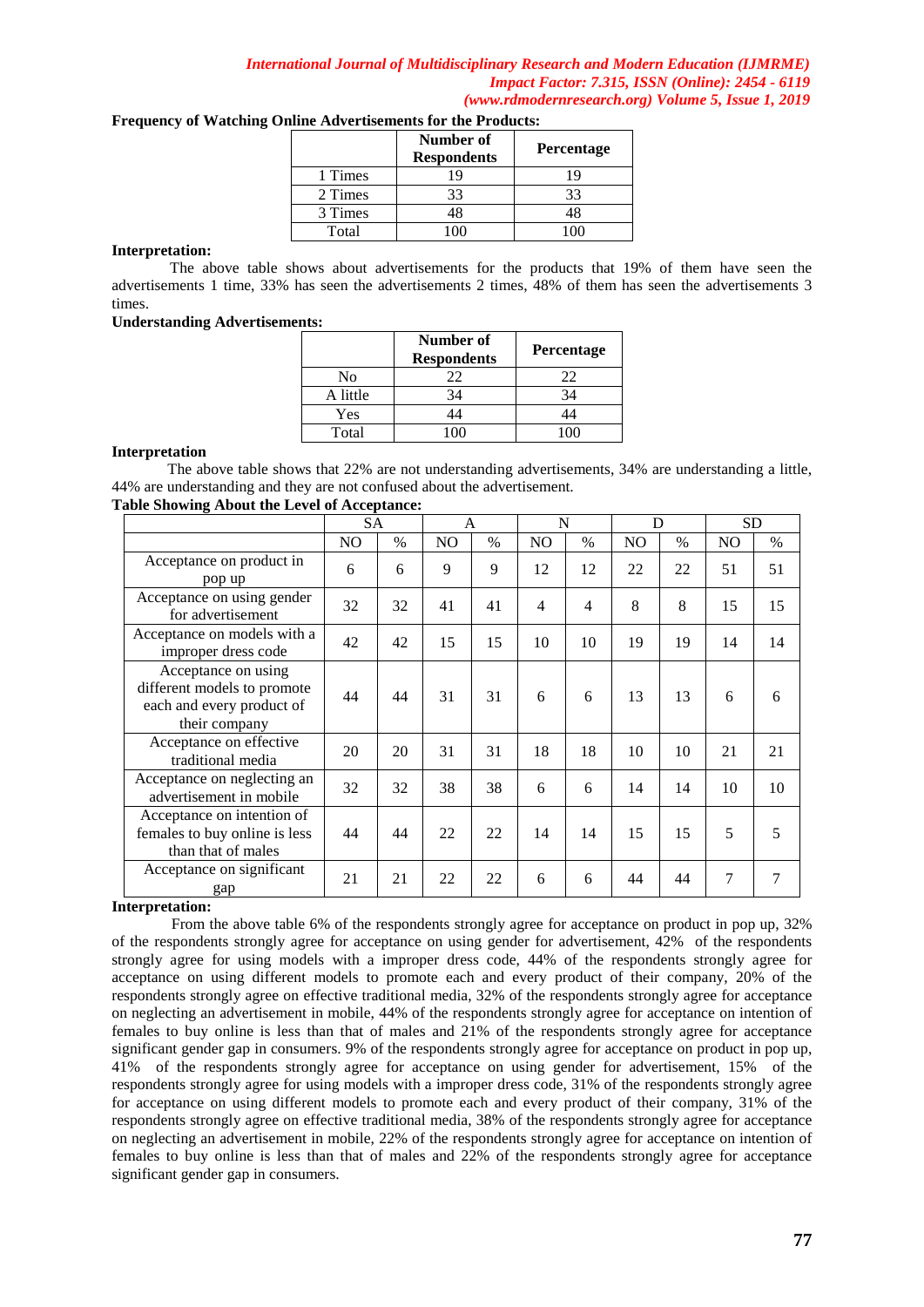12% of the respondents neutral for acceptance on product in pop up, 4% of the respondents neutral for acceptance on using gender for advertisement, 10% of the respondents neutral for using models with a improper dress code, 13% of the respondents neutral for acceptance on using different models to promote each and every product of their company, 18% of the respondents neutral on effective traditional media, 6% of the respondents neutral for acceptance on neglecting an advertisement in mobile, 14% of the respondents neutral for acceptance on intention of females to buy online is less than that of males and 6% of the respondents neutral for acceptance significant gender gap in consumers. 6% of the respondents neutral for acceptance on product in pop up, 32% of the respondents neutral for acceptance on using gender for advertisement, 42% of the respondents neutral for using models with a improper dress code, 44% of the respondents neutral for acceptance on using different models to promote each and every product of their company, 20% of the respondents neutral on effective traditional media, 32% of the respondents neutral for acceptance on neglecting an advertisement in mobile, 44% of the respondents neutral for acceptance on intention of females to buy online is less than that of males and 21% of the respondents neutral for acceptance significant gender gap in consumers.

22% of the respondents disagree for acceptance on product in pop up, 8% of the respondents disagree for acceptance on using gender for advertisement, 19% of the respondents disagree for using models with a improper dress code, 13% of the respondents disagree for acceptance on using different models to promote each and every product of their company, 10% of the respondents disagree on effective traditional media, 14% of the respondents disagree for acceptance on neglecting an advertisement in mobile, 15% of the respondents disagree for acceptance on intention of females to buy online is less than that of males and 44% of the respondents disagree for acceptance significant gender gap in consumers. 51% of the respondents disagree for acceptance on product in pop up, 15% of the respondents strongly disagree for acceptance on using gender for advertisement, 19% of the respondents strongly disagree for using models with a improper dress code, 21% of the respondents strongly disagree for acceptance on using different models to promote each and every product of their company, 10% of the respondents strongly disagree on effective traditional media, 10% of the respondents strongly disagree for acceptance on neglecting an advertisement in mobile, 5% of the respondents strongly disagree for acceptance on intention of females to buy online is less than that of males and 44% of the respondents strongly disagree for acceptance significant gender gap in consumers.

## **Chi Square:**

**Comparison between Age and Watching Online Advertisements for the Products:**

H0: There is no significant relationship between age and watching online advertisements for the products

| Age * Watching online advertisements for the products |                                                          |                               |    |    |     |  |  |  |  |  |
|-------------------------------------------------------|----------------------------------------------------------|-------------------------------|----|----|-----|--|--|--|--|--|
| Count                                                 |                                                          |                               |    |    |     |  |  |  |  |  |
|                                                       | Watching online advertisements for the products<br>Total |                               |    |    |     |  |  |  |  |  |
|                                                       |                                                          | 3 Times<br>1 Times<br>2 Times |    |    |     |  |  |  |  |  |
|                                                       | Below 25                                                 |                               | 10 | ۱9 | 40  |  |  |  |  |  |
|                                                       | 25 to 35 years                                           |                               |    |    | 12  |  |  |  |  |  |
| Age                                                   | 36 to 45 years                                           |                               | 16 |    | 40  |  |  |  |  |  |
|                                                       | Above 45 years                                           |                               |    |    |     |  |  |  |  |  |
|                                                       | Total                                                    |                               | 33 |    | 100 |  |  |  |  |  |

| <b>Chi-Square Tests</b>        |                 |  |       |  |  |  |
|--------------------------------|-----------------|--|-------|--|--|--|
| Asymp. Sig. (2-sided)<br>Value |                 |  |       |  |  |  |
| Pearson Chi-Square             | $6.603^{\circ}$ |  | በ 359 |  |  |  |

#### **Interpretation:**

The above table shows about the chi square analysis (at 5% significance level) reveals that there is no significance between these factors as the calculated value is less than table value at 6 degree of freedom. **Rank Analysis:**

|                             | <b>Factors</b>                                                                        | Rank |    |    |    |    |     |   |
|-----------------------------|---------------------------------------------------------------------------------------|------|----|----|----|----|-----|---|
|                             |                                                                                       |      | 2  |    | 4  | 5  |     |   |
|                             | Influences customer by a negative review                                              | 23   | 28 | 33 | 8  | 8  | 250 | ∍ |
| $\mathcal{D}_{\mathcal{L}}$ | Consumer perceive higher level of risk                                                | 23   | 50 | 13 | 6  | 8  | 226 |   |
| 3                           | Switch over of brand because of models<br>used                                        | 42   | 14 |    | 31 | 6  | 245 |   |
| 4                           | Marketing channel has a largest<br>combination for brand promotion based on<br>gender | 6    | 3  | 27 | 37 |    | 241 |   |
|                             | Information given by the advertising is<br>informative                                | 6    | 14 | 17 | 28 | 35 | 372 |   |